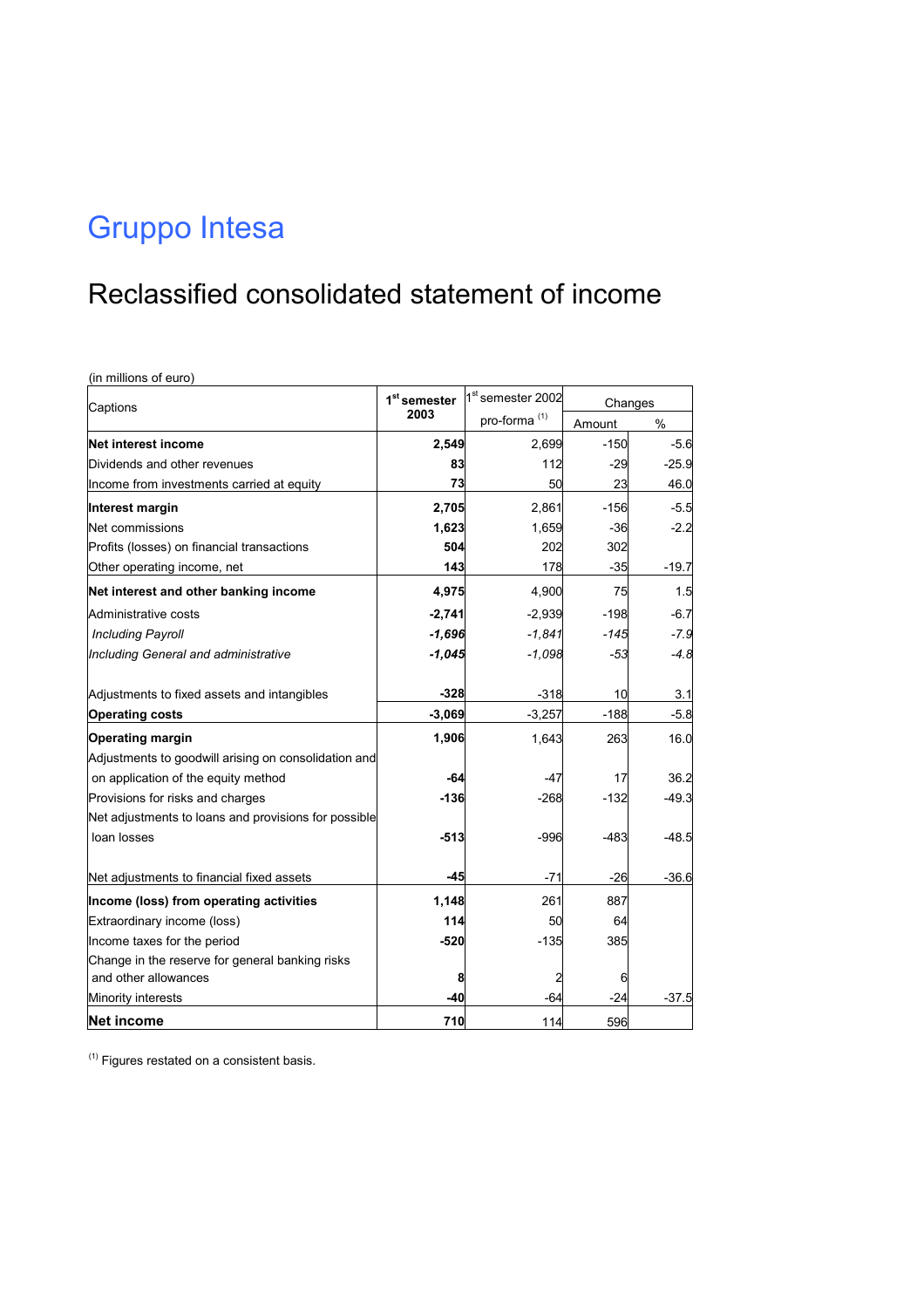#### Quarterly development of the reclassified statement of income

|  | (in millions of euro) |  |
|--|-----------------------|--|
|  |                       |  |

|                                                         | 2003            |                        | $2002^{(1)}$    |                 |                 |                 |  |  |
|---------------------------------------------------------|-----------------|------------------------|-----------------|-----------------|-----------------|-----------------|--|--|
| Captions                                                | 2 <sub>nd</sub> | 1 <sup>st</sup>        | 4 <sup>th</sup> | 3 <sup>rd</sup> | 2 <sub>nd</sub> | 1 <sup>st</sup> |  |  |
|                                                         | quarter         | quarter <sup>(1)</sup> | quarter         | quarter         | quarter         | quarter         |  |  |
| Net interest income                                     | 1.260           | 1,289                  | 1,330           | 1,365           | 1,329           | 1,370           |  |  |
| Dividends and income from investments carried at equity | 89              | 67                     | 35              | 15              | 117             | 45              |  |  |
| Interest margin                                         | 1,349           | 1,356                  | 1,365           | 1,380           | 1,446           | 1,415           |  |  |
| Net commissions                                         | 835             | 788                    | 804             | 799             | 836             | 823             |  |  |
| Profits (losses) on financial transactions              | 314             | 190                    | 22              | $-33$           | 118             | 84              |  |  |
| Other operating income, net                             | 68              | 75                     | 170             | 72              | 82              | 96              |  |  |
| Net interest and other banking income                   | 2,566           | 2,409                  | 2,361           | 2,218           | 2,482           | 2,418           |  |  |
| Administrative costs                                    | $-1,380$        | $-1,361$               | $-1,470$        | $-1,365$        | $-1,450$        | $-1,489$        |  |  |
| <b>Including Payroll</b>                                | $-838$          | $-858$                 | $-860$          | $-823$          | $-917$          | $-924$          |  |  |
| Including General and administrative                    | $-542$          | -503                   | $-610$          | -542            | -533            | -565            |  |  |
| Adjustments to fixed assets and intangibles             | $-172$          | $-156$                 | $-223$          | $-176$          | $-163$          | $-155$          |  |  |
| <b>Operating costs</b>                                  | $-1,552$        | $-1,517$               | $-1,693$        | $-1,541$        | $-1,613$        | $-1,644$        |  |  |
| <b>Operating margin</b>                                 | 1,014           | 892                    | 668             | 677             | 869             | 774             |  |  |
| Adjustments to goodwill arising on consolidation        |                 |                        |                 |                 |                 |                 |  |  |
| and on application of the equity method                 | $-32$           | $-32$                  | -33             | -60             | $-24$           | $-23$           |  |  |
| Provisions for risks and charges                        | $-100$          | $-36$                  | $-22$           | $-13$           | $-213$          | $-55$           |  |  |
| Net adjustments to loans and provisions for             |                 |                        |                 |                 |                 |                 |  |  |
| possible loan losses                                    | $-246$          | $-267$                 | $-1,012$        | $-281$          | $-820$          | $-176$          |  |  |
| Net adjustments to financial fixed assets               | $-12$           | $-33$                  | $-202$          | -15             | -59             | $-12$           |  |  |
| Income (loss) from operating activities                 | 624             | 524                    | $-601$          | 308             | $-247$          | 508             |  |  |
| Extraordinary income (loss)                             | 84              | 30                     | 599             | $-375$          | $-191$          | 241             |  |  |
| Income taxes for the period                             | $-295$          | $-225$                 | 162             | 4               | 166             | $-301$          |  |  |
| Change in the reserve for general banking risks         |                 |                        |                 |                 |                 |                 |  |  |
| and other allowances                                    | 6               | 2                      | $-24$           | 2               |                 |                 |  |  |
| Minority interests                                      | $-22$           | $-18$                  | 8               | 3               | $-39$           | $-25$           |  |  |
| Net income (loss)                                       | 397             | 313                    | 144             | -58             | $-311$          | 425             |  |  |

 $<sup>(1)</sup>$  Figures restated on a consistent basis.</sup>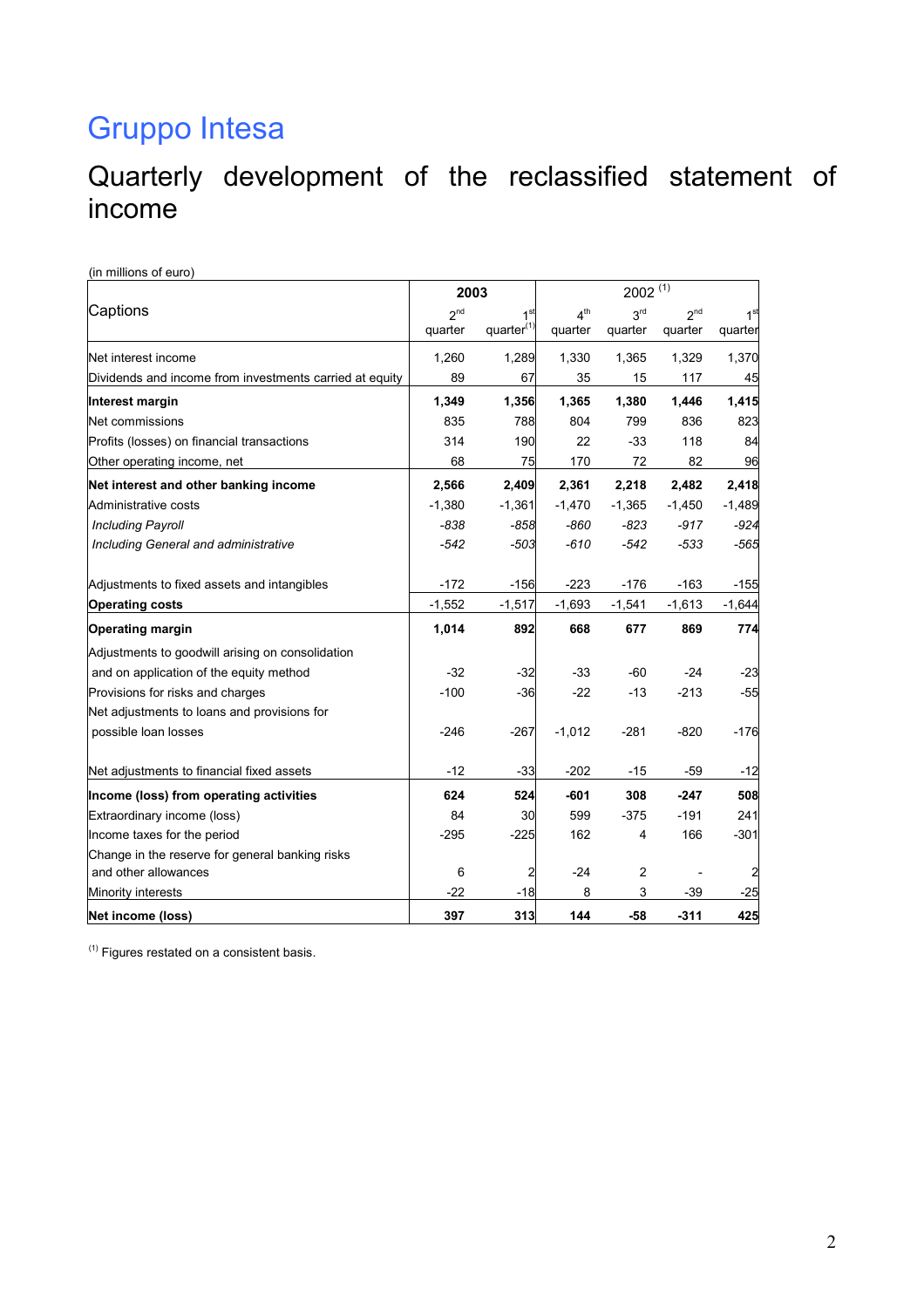## Consolidated balance sheet

(in millions of euro)

|                                                         | 30/6/2003 | 31/12/2002               | 30/6/2002                | Changes % |         |
|---------------------------------------------------------|-----------|--------------------------|--------------------------|-----------|---------|
| <b>Assets</b>                                           |           | pro-forma <sup>(1)</sup> | pro-forma <sup>(1)</sup> |           |         |
|                                                         | (A)       | (B)                      | (C)                      | A/B       | A/C     |
| 1. Cash and deposits with central banks                 |           |                          |                          |           |         |
| and post offices                                        | 1,376     | 1,642                    | 1,415                    | $-16.2$   | $-2.8$  |
| 2. Loans                                                |           |                          |                          |           |         |
| - loans to customers                                    | 162,300   | 165,675                  | 172,975                  | $-2.0$    | $-6.2$  |
| - due from banks                                        | 33,637    | 30,389                   | 38,348                   | 10.7      | $-12.3$ |
| 3. Trading portfolio                                    | 32,107    | 27,237                   | 36,575                   | 17.9      | $-12.2$ |
| Including treasury shares                               | 891       | 981                      |                          | $-9.2$    |         |
| 4. Fixed assets                                         |           |                          |                          |           |         |
| a) investment portfolio                                 | 7,785     | 7,936                    | 9,574                    | $-1.9$    | $-18.7$ |
| b) equity investments                                   | 4,581     | 4,119                    | 4,714                    | 11.2      | $-2.8$  |
| c) tangible and intangible                              | 4,548     | 4,808                    | 4,790                    | $-5.4$    | $-5.1$  |
| 5. Goodwill arising on consolidation                    | 696       | 720                      | 753                      | $-3.3$    | $-7.6$  |
| 6. Goodwill arising on application of the equity method | 191       | 54                       | 16                       |           |         |
| 7. Other assets                                         | 35,430    | 33,997                   | 30,002                   | 4.2       | 18.1    |
| <b>Total Assets</b>                                     | 282,651   | 276,577                  | 299,162                  | 2.2       | $-5.5$  |

(in millions of euro)

|                                                                 | 30/6/2003 | 31/12/2002               | 30/6/2002                |         | variazioni % |  |
|-----------------------------------------------------------------|-----------|--------------------------|--------------------------|---------|--------------|--|
| Liabilities and Shareholders' Equity                            |           | pro-forma <sup>(1)</sup> | pro-forma <sup>(1)</sup> |         |              |  |
|                                                                 | (A)       | (B)                      | (C)                      | A/B     | A/C          |  |
| 1. Debts                                                        |           |                          |                          |         |              |  |
| - due to customers                                              | 112,064   | 111,223                  | 110,395                  | 0.8     | 1.5          |  |
| - securities issued                                             | 57,583    | 55,283                   | 57,355                   | 4.2     | 0.4          |  |
| - due to banks                                                  | 42,921    | 45,004                   | 65,252                   | $-4.6$  | $-34.2$      |  |
| 2. Allowances with specific purpose                             | 5,347     | 5,274                    | 4,995                    | 1.4     | 7.0          |  |
| 3. Other liabilities                                            | 38,555    | 33,574                   | 34,831                   | 14.8    | 10.7         |  |
| 4. Allowances for possible loan losses                          | 51        | 50                       | 146                      |         | $-65.1$      |  |
| 5. Subordinated and perpetual liabilities                       | 11,228    | 11,488                   | 11,519                   | $-2.3$  | $-2.5$       |  |
| 6. Minority interests                                           | 686       | 730                      | 766                      | $-6.0$  | $-10.4$      |  |
| 7. Shareholders' equity                                         |           |                          |                          |         |              |  |
| - share capital, reserves and reserve for                       |           |                          |                          |         |              |  |
| General banking risks                                           | 13,476    | 13,721                   | 13,759                   | $-1.8$  | $-2.1$       |  |
| - negative goodwill arising on consolidation                    | 18        | 29                       | 29                       | $-37.9$ | $-37.9$      |  |
| - negative goodwill arising on application of the equity method | 12        |                          |                          |         |              |  |
| - net income                                                    | 710       | 200                      | 114                      |         |              |  |
| <b>Total Liabilities and Shareholders' Equity</b>               | 282,651   | 276,577                  | 299,162                  | 2.2     | $-5.5$       |  |

| Guarantees.<br>commitments and credit derivatives | 106,957 | .353<br>$\overline{A}$ | 126.075               | $-8.9$ | 15.2   |
|---------------------------------------------------|---------|------------------------|-----------------------|--------|--------|
| lindirect customer<br>∵deposits                   | 296.106 | .679<br>297            | 240<br>.487<br>.ט ו ט | .U. O  | $-4.6$ |

 $<sup>(1)</sup>$  Figures restated on a consistent basis.</sup>